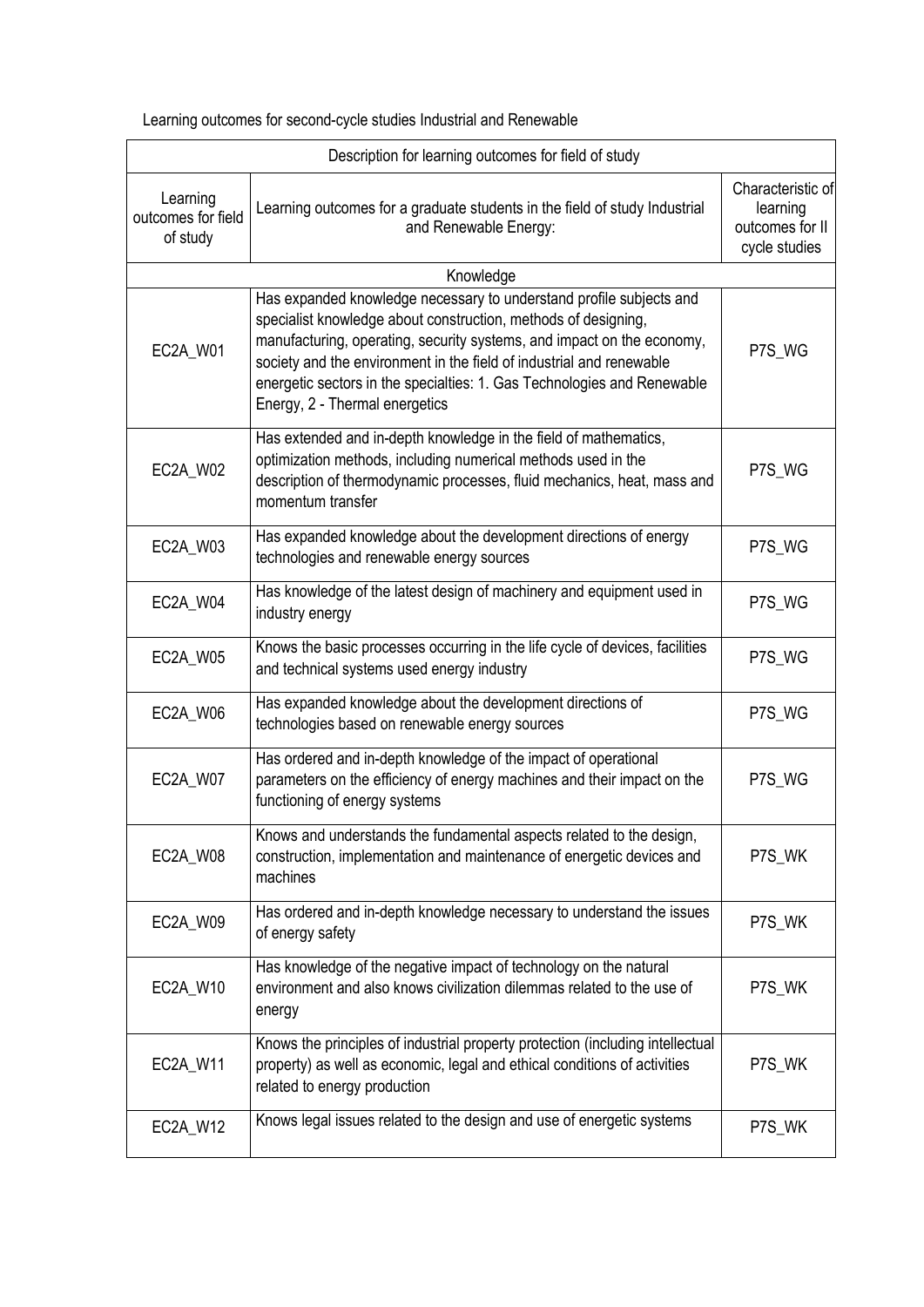| EC2A_W13      | Knows the basic principles of creating and developing various forms of<br>entrepreneurship                                                                                                                                                                                            | P7S_WK |  |  |
|---------------|---------------------------------------------------------------------------------------------------------------------------------------------------------------------------------------------------------------------------------------------------------------------------------------|--------|--|--|
| EC2A_W14      | Has knowledge of structures and processes for managing fuel extraction<br>and processing enterprises                                                                                                                                                                                  | P7S_WK |  |  |
| E2A_W15       | Has in-depth knowledge of methods of linear measurements,<br>temperature, pressure, humidity, fluid streams, speed, automation<br>systems and modern digital interfaces used in control systems.                                                                                      | P7S_WG |  |  |
| <b>Skills</b> |                                                                                                                                                                                                                                                                                       |        |  |  |
| E2A_U01       | Is able to use his knowledge to search for the right sources and interpret<br>found information in order to solve both standard and non-standard<br>engineering problems                                                                                                              | P7S_UW |  |  |
| E2A_U02       | Is able to use his knowledge and skills to use the right methods and tools<br>(including specialized software) to solve problems and perform tasks<br>related to engineering activities                                                                                               | P7S_UW |  |  |
| E2A_U03       | Is able to use his knowledge and skills to adapt existing or create new<br>methods and tools to help solve typical engineering problems in the<br>energy industry                                                                                                                     | P7S_UW |  |  |
| E2A_U04       | Is able to solve research and engineering tasks requiring the use of<br>engineering standards and norms and the use of technologies appropriate<br>for industrial and renewable energy, using experience gained in an<br>environment professionally engaged in engineering activities | P7S_UW |  |  |
| E2A_U05       | Is able to formulate and test hypotheses related to simple research<br>problems                                                                                                                                                                                                       | P7S_UW |  |  |
| E2A_U06       | Is able to formulate and test hypotheses related to simple implementation<br>problems                                                                                                                                                                                                 | P7S_UW |  |  |
| E2A_U08       | Is able to design and conduct experiments and simulations as well as<br>process and interpret their results.                                                                                                                                                                          | P7S UW |  |  |
| E2A_U09       | Is able to use analytical, simulation and experimental methods to<br>formulate and solve engineering tasks in the field of Industrial Power<br>Engineering                                                                                                                            | P7S UW |  |  |
| E2A_U10       | Is able to make a preliminary economic assessment when formulating and<br>solving engineering tasks in the application of Industrial Power                                                                                                                                            | P7S_UW |  |  |
| E2A_U11       | Is able to critically analyze the functioning of existing technical solutions in<br>the energy industry and evaluate these solutions                                                                                                                                                  | P7S_UW |  |  |
| E2A_U12       | Is able to design - in accordance with the given specification - and make<br>simple devices, objects, systems or implement processes for industrial<br>power engineering, using appropriately selected methods, techniques,<br>tools and materials                                    | P7S_UW |  |  |
| E2A_U13       | Is able to solve research and engineering tasks requiring the use of<br>engineering standards and norms and the use of technologies appropriate                                                                                                                                       | P7S_UW |  |  |